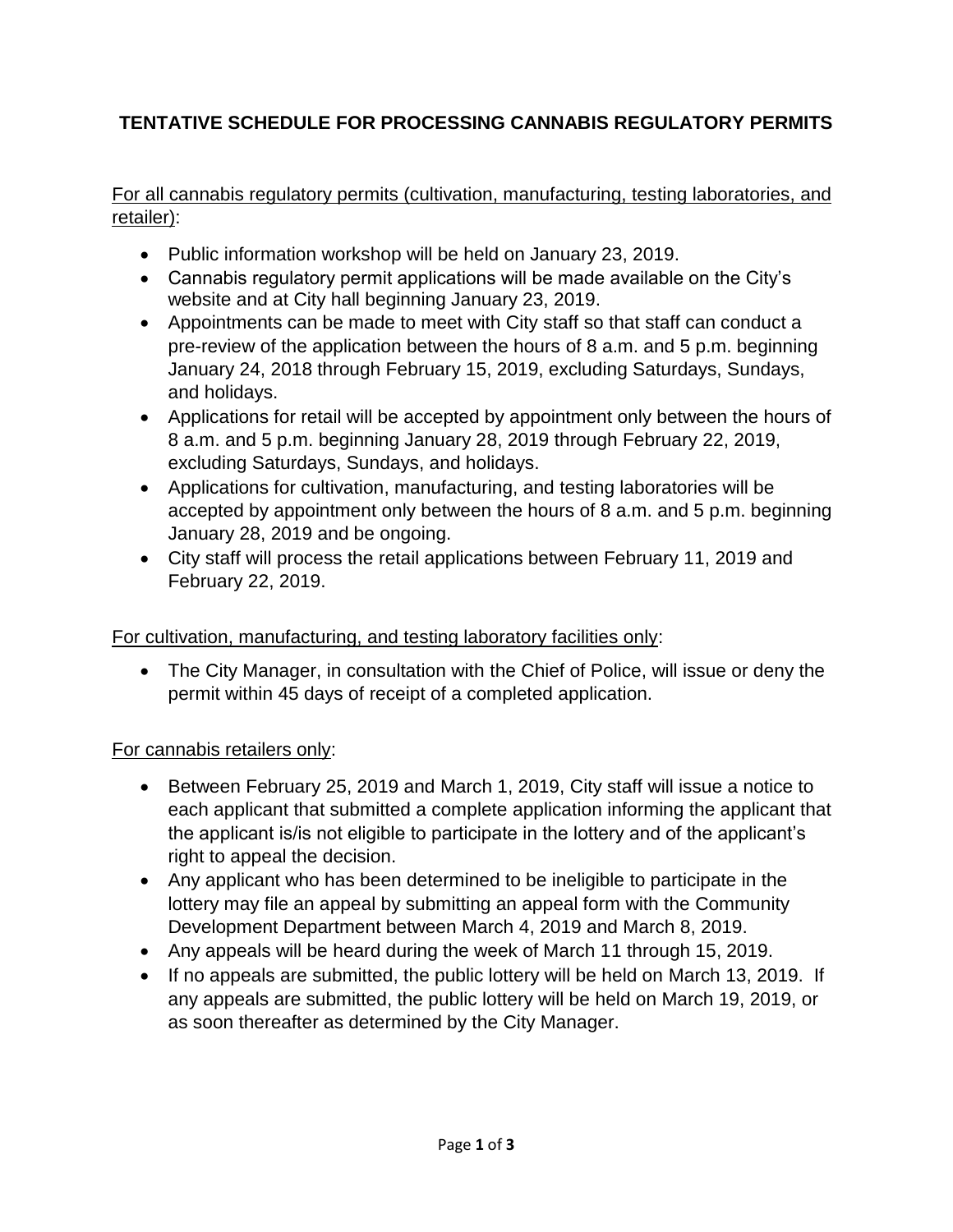NOTE: All dates are subject to change by the City Manager. Dates may be changed for a variety of unforeseen reasons, such as the volume of applications, questions, time to fully investigate application information and other reasons.

## **POLICIES AND PROCEDURES FOR PROCESSING CANNABIS REGULATORY PERMIT APPLICATIONS**

#### 1. Application process.

A. Applicants must apply for a cannabis regulatory permit by February 22, 2019, unless the deadline is otherwise extended by the City Manager.

B. Applicants must pay the following non-refundable fee deposit at the time that the application is submitted:

- Cannabis retailers \$5,000
- Cannabis cultivation, manufacturing, and testing laboratory facilities \$4,700

#### 2. Application Submittal.

A. To submit an application, an applicant must make an appointment to meet with a Community Development Department staff member. Appointment times can be made by calling or e-mailing the Community Development Department at the designated phone number and e-mail address that will be released to the public on January 23, 2019. Applications will be accepted by appointment only.

B. Staff will meet with the applicant during the specially designated appointment time to go over the application to ensure that the application contains all the required information and that the application is complete.

C. Beginning January 24, 2019, or as soon thereafter as determined by the City Manager, if the application is deemed complete by the Community Development Department staff, the application will be date and time stamped and accepted. If the application is incomplete, the applicant will be informed in writing of the incompleteness and will have the opportunity to make an additional appointment with Community Development staff to submit a complete application so long as the application is not being submitted on the last day that applications are accepted.